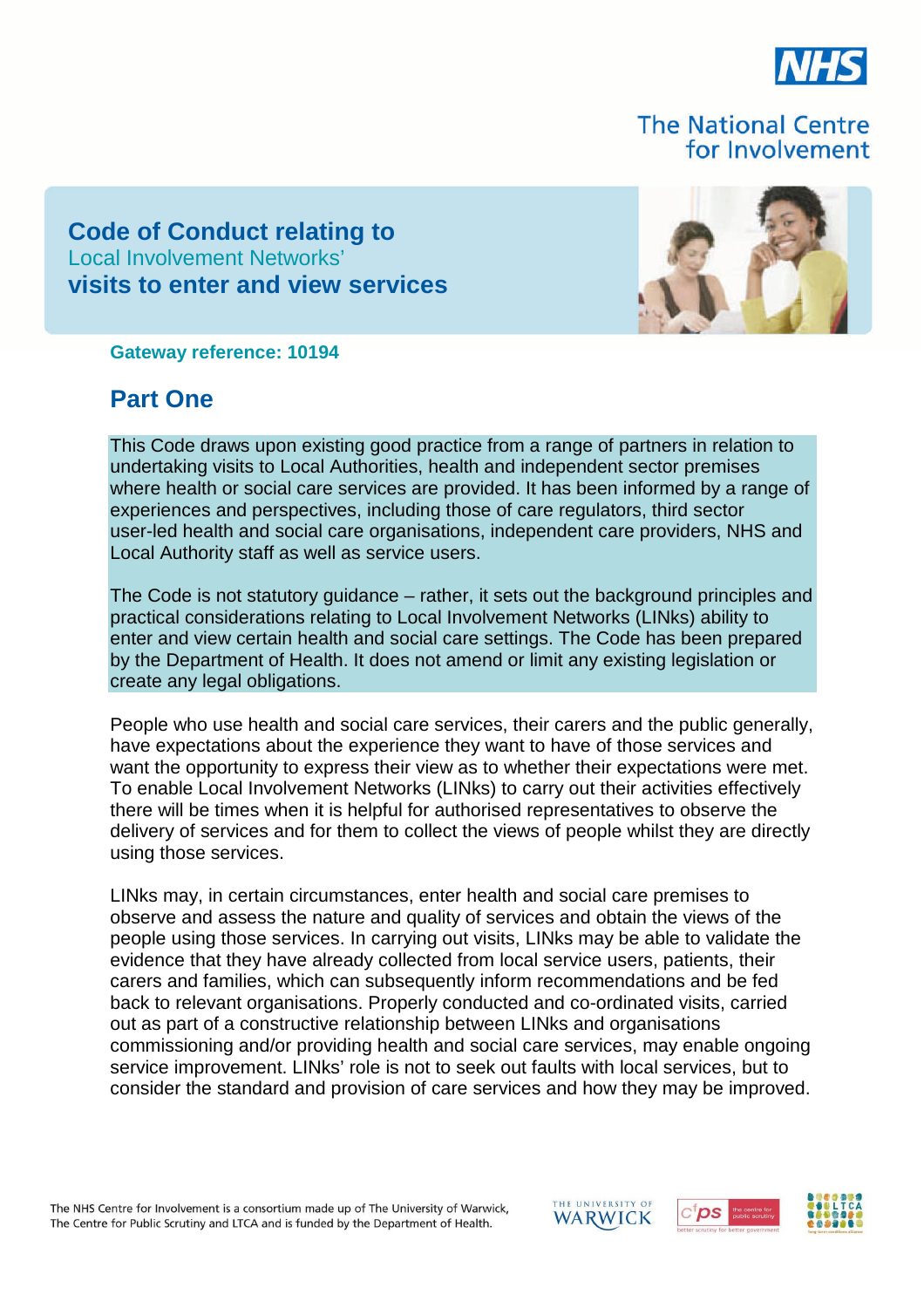The aim of this Code is to provide good practice guidance that should underpin appropriate conduct in respect of LINks' visits. LINks' representatives who are authorised to undertake visits should use the Code when making visits. Those being visited may take the Code into account when deciding if LINks are acting reasonably and proportionately.

The Code is designed to give advice about how the following aims can be achieved:

- $\bullet$  that in relation to LINks' visits the rights of patients, service users, staff and residents are respected and protected as are those of the authorised representatives undertaking the visit;
- that visits are conducted in a spirit of openness and partnership between the LINk, the provider of the service and the individuals receiving the service; and
- that the relationship and dialogue between the LINk, provider and wider population remains positive and constructive.

## **What are LINks and why are they able to enter and view services?**

The Local Government and Public Involvement in Health Act 2007, which makes provision about the establishment of LINks and includes provisions relating to LINks' visits.

LINks are networks of local people and organisations, funded by Government and supported by independent organisations known as a Host to promote and support the involvement of people in the commissioning, provision and scrutiny of local health and social care services. There is a LINk in every Local Authority area that has social services responsibility.

The role of a LINk is to:

- give everyone an opportunity to say what they think about their local health and social care services – what is working well and what is not so good;
- give people an opportunity to monitor and check how services are planned and run; and
- provide feedback on what people have said about services, so that things can change for the better.

There is a range of methods available to LINks that can enable them to say how local services could improve, such as:

- to make reports and recommendations to commissioners and get a reply within a set period of time;
- to ask commissioners for information and get a reply within a set period of time;
- to go into some types of health and social care premises to observe the nature and quality of services; and
- to refer issues to the local Overview and Scrutiny Committee and receive a response.

To enable LINks to gather the information they need about services, there will be times when it is appropriate for them to see and hear for themselves how those services are provided. That is why the Government has introduced duties on certain commissioners and providers of health and social care services to allow authorised

 $\mathcal{P}$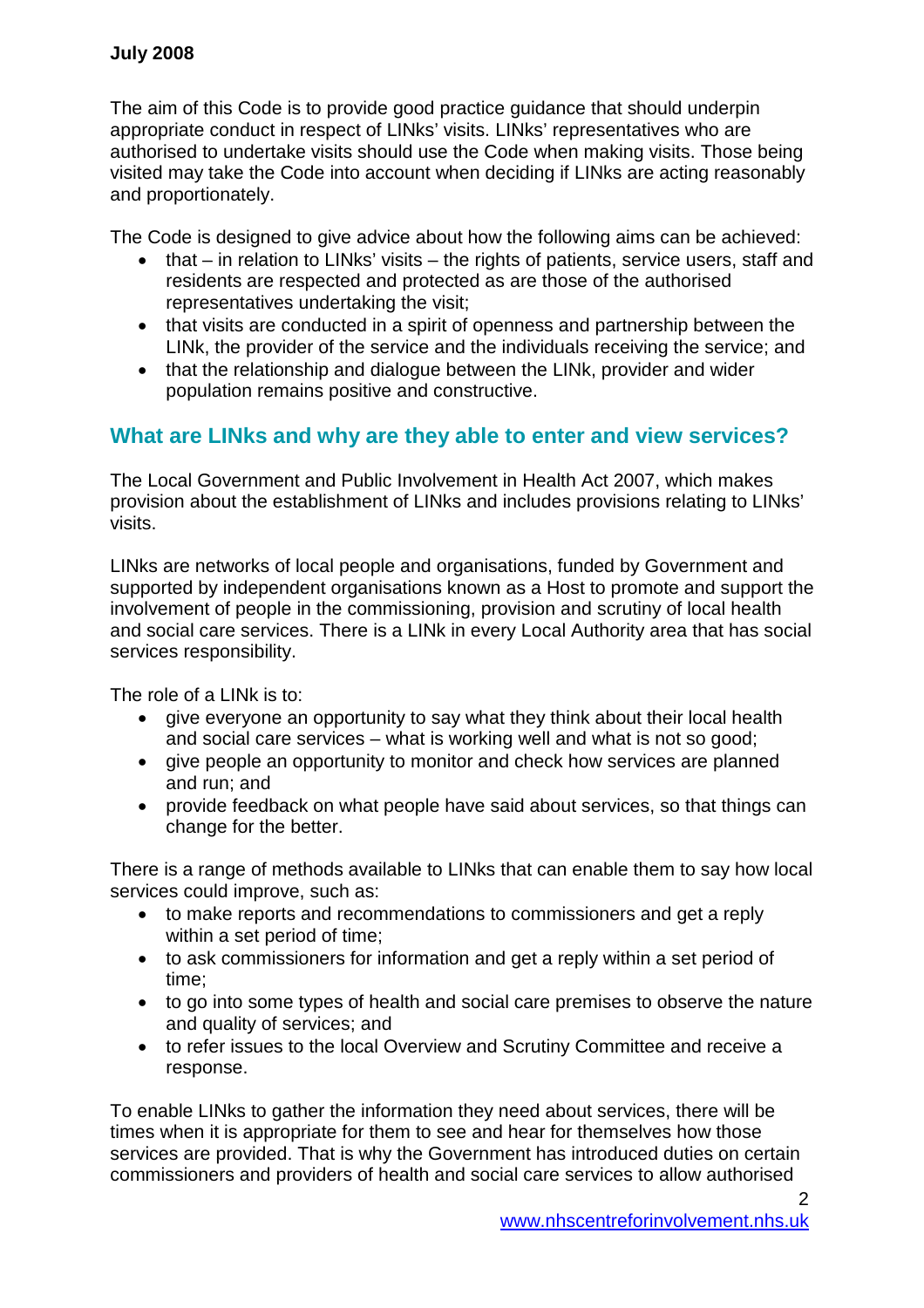representatives of LINks to enter premises that providers own or control (with some exceptions), to observe the nature and quality of services.

In the context of the duty to allow entry, the organisations or persons concerned are:

- NHS Trusts
- NHS Foundation Trusts
- Primary Care Trusts
- Local Authorities
- a person providing primary medical services (eg GPs)
- a person providing primary dental services (ie dentists)
- a person providing primary ophthalmic services (ie opticians)
- a person providing pharmaceutical services (eg community pharmacists)
- a person who owns or controls premises where ophthalmic and pharmaceutical services are provided.
- Bodies or institutions which are contracted by Local Authorities or NHS Trusts, Primary Care Trusts or Strategic Health Authorities to provide care services.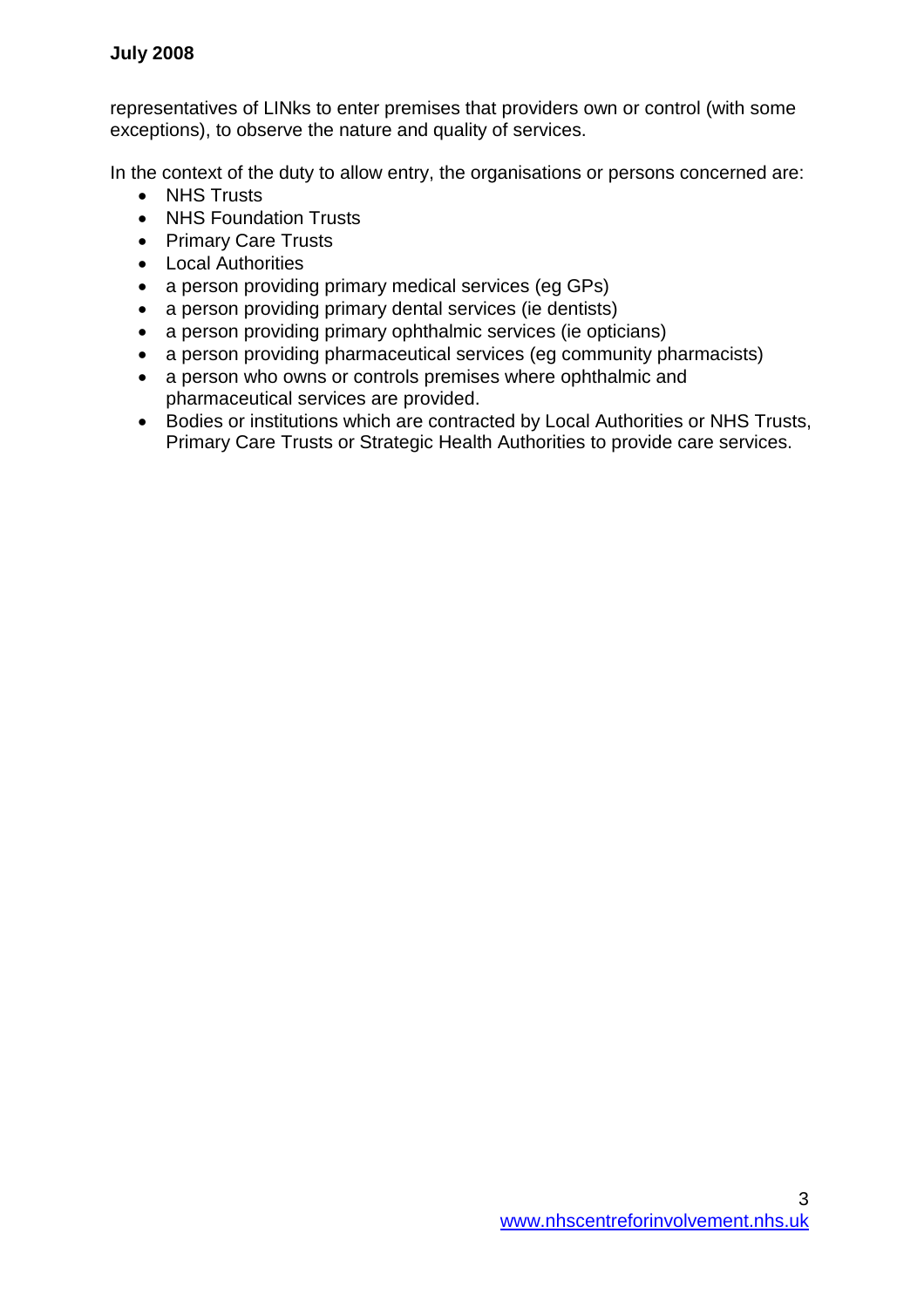# **Part Two**

# **Preparations and practical arrangements**

This section of the Code explains the legal responsibilities and duties relating to LINks' visits and also sets out some good practice in terms of preparing for a visit.

# **The legal framework**

### **Who from a LINk can conduct a visit?**

Under the legislation, certain individuals can be authorised to enter, view and observe health and social care activities being carried out – these individuals are referred to as 'authorised representatives'. The Local Government and Public Involvement in Health Act 2007 is clear that authorised representatives must only enter and view premises for the purpose of carrying out the activities of the LINk they represent.

Before an individual can be authorised, the LINk must have agreed procedures for making decisions about who can be an authorised representative. Regulation 3 of the Local Involvement Networks Regulations 2008 (included in Appendix I) sets out the arrangements for authorised representatives. In brief, representatives can be authorised only if:

- they have undergone a Criminal Records Bureau check, in line with section 113A of the Police Act 1997, and have a certificate to verify this; and
- a 'nominated person' of the LINk has considered the certificate and is satisfied that the person is suitable to carry out visits.

The LINk must make publicly available a comprehensive and up to date list of all of its authorised representatives.

#### **In what circumstances can an authorised representative make a visit?**

The Local Involvement Networks (Duty of Services-Providers to Allow Entry) Regulations 2008, attached at Appendix II, impose a duty on providers of health and social care services (listed in Part One of this Code), with certain exemptions, to allow authorised representatives of LINks to enter premises that they own or control to observe the services that are being provided. [There are also certain activities that are excluded.]

In addition, because many health and social care services are now provided by the independent sector, the Government has published legally binding Directions. These Directions place a further duty on those commissioning services to ensure that their contracts with independent providers, made after 1 April 2008, allow for authorised representatives to enter and view, and observe the carrying on of activities in premises, which are owned or controlled by the independent provider. The Directions are attached as Appendix III and guidance on the implications of the Directions for independent providers can be found on the Department of Health website at: www.dh.gov.uk/LINks.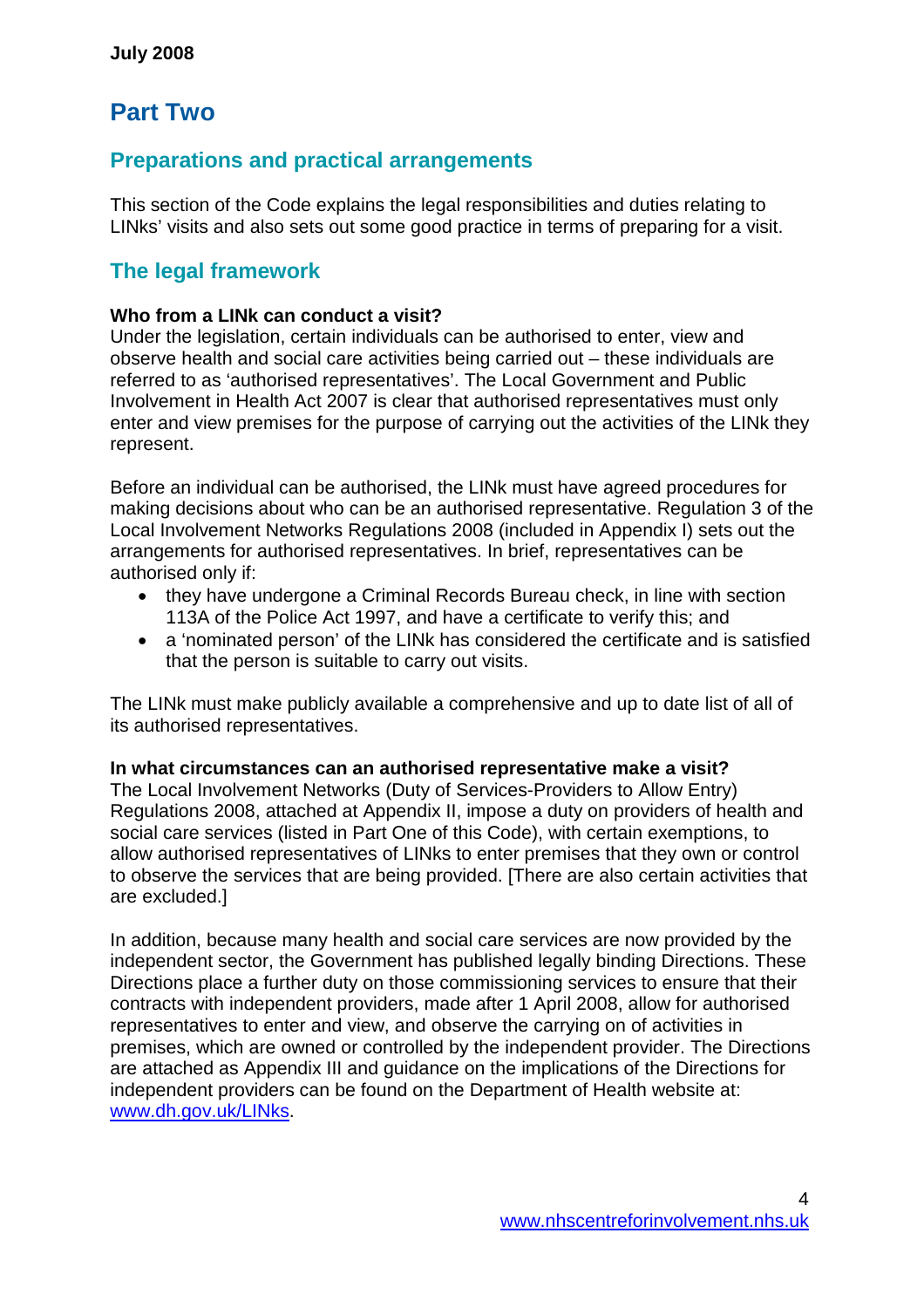However, the Government believes that some exclusions from the duty to allow entry are essential. Therefore, the duty to allow entry does not apply in the following circumstances:

- if the visit compromises either the effective provision of a service or the privacy or dignity of any person;
- if the premises where the care is being provided is a person's own home (this does not mean that an authorised representative cannot enter when invited by residents – it just means that there is no duty to allow them to enter);
- where the premises or parts of premises are used solely as accommodation for employees;
- where the premises are non-communal parts of care homes;
- where health and social care services are not provided at the premises (such as offices) or where they are not being provided at the time of the visit (for example when facilities and premises are closed);
- if, in the opinion of the provider of the service being visited, the authorised representative, in seeking to enter and view its premises, is not acting reasonably and proportionately; and/or
- if the authorised representative does not provide evidence that he or she is authorised in accordance with Regulation 4 of the LINks (Duty of Services-Providers to Allow Entry) Regulations 2008.

### **The exemption of children's social care services**

Finally, an important exclusion for LINks to be aware of is that the duty does not apply to the observing of any activities which relate to the provision of social care services to children. This is because the Government is of the view that it would be inappropriate for children's social care to be included as there are already effective measures in place to scrutinise and oversee children's social care and also to seek the views of children and young people in the development of their services.

More information about the regulation and inspection of social care services for children is available via the Ofsted website – www.ofsted.gov.uk.

## **Good Practice**

### **Preparing for a visit**

Visits are only one way of gathering intelligence about a service. It is important that a LINk has a clear understanding of why it deems it necessary to enter and view a particular care setting. For example, it may be that a visit is prompted by feedback from local service users, patients, their carers and families, which suggests common concerns about performance or aspects of provision.

Before a visit, we would advise that LINks prepare by thinking through the kinds of information it might be helpful for the care provider to have prior to the proposed visit, and to give thought to the aims and structure of the visit.

### **Preparatory information for the care provider**

The legislation allows for both announced and unannounced visits. If the visit is 'announced', it may be helpful for a LINk to let care providers know about the reasons for a visit and to set out the practical aspects in advance; this would be best presented in a formal email or letter.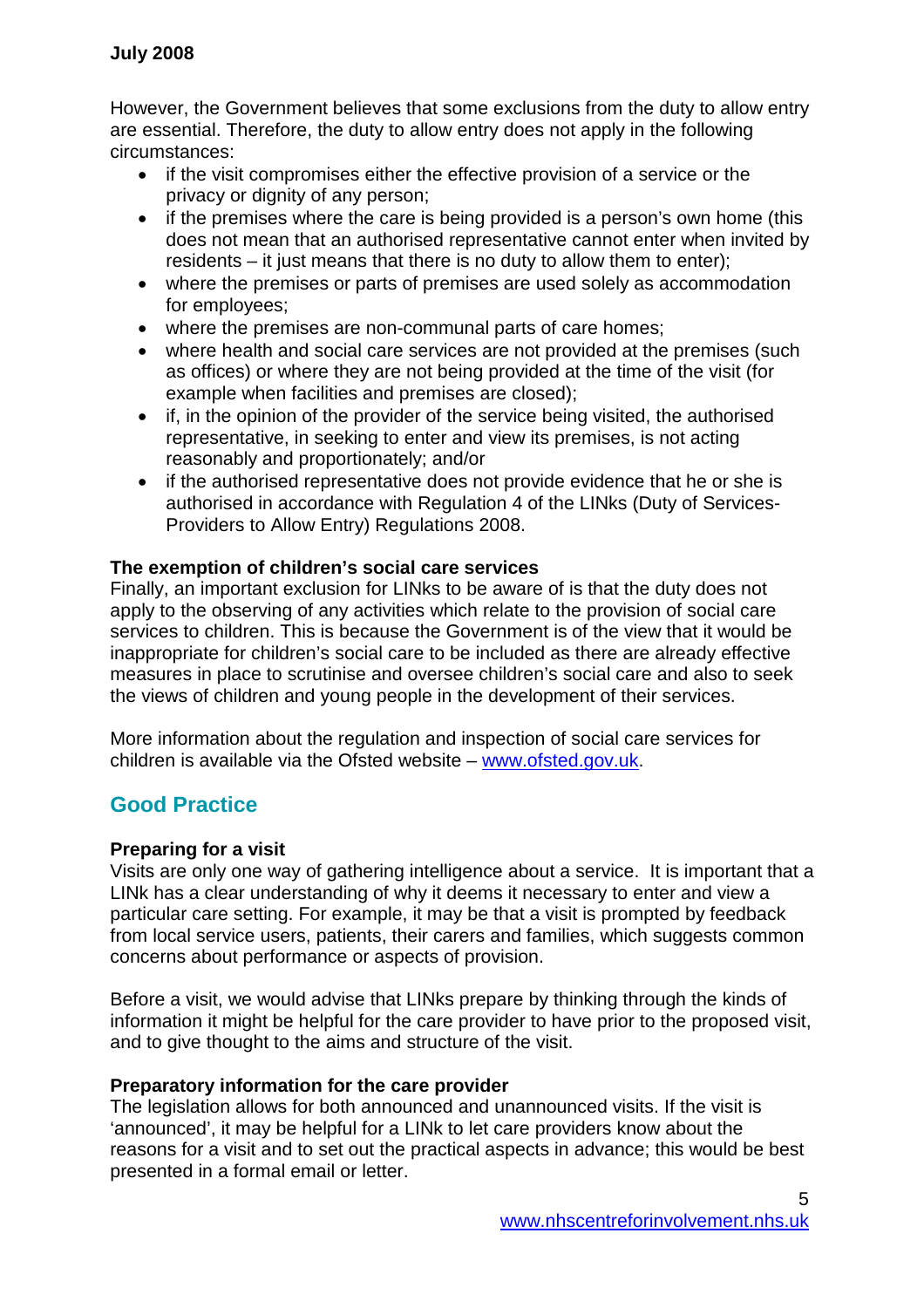Whilst the legislation allows for unannounced visits, careful consideration should be given before one is undertaken. The duty to allow entry does not apply in circumstances where a visit is not reasonable and proportionate or would compromise the privacy or dignity of patients, and authorised representatives should be aware that they run the risk of being refused entry on those grounds. LINks may consider suggesting to those being visited that this Code will be treated as the agreed protocol for the visit.

LINks might consider providing the following information prior to the visit:

- a suggested date and time of the visit and how long it will last;
- the intelligence that has stimulated the visit (note that any patient and user feedback should be anonymised);
- $\bullet$  the purpose of the visit;
- the shape and format of the planned visit, for example:
	- identification of staff, service users, and user forums that authorised representatives would like to meet;
	- the number and nature of discussions/meetings to take place and whether special requirements will be necessary, such as communication aids or special access to buildings;
	- the types of activities and service areas authorised representatives would like to access and observe;
	- whether authorised representatives have explanatory leaflets about LINks (including contact information) available for distribution during the visit; and
	- whether it would be helpful for staff and/or service users to accompany authorised representatives during the visit;
- the names of the authorised representatives attending the visit. **Please note:** careful consideration should be given to the number of representatives visiting an establishment at any one time. We would advise against authorised representatives working alone and would suggest that numbers should be proportionate to the size of the establishment wherever possible. Some care homes are extremely small and large numbers of visitors may unnerve residents and could compromise their privacy and dignity;
- reassurance that authorised representatives will have appropriate identification visible throughout the visit; and
- reassurance that draft findings resulting from the visit will be shared with the provider, together with – where appropriate – relevant residents, users, patients, carers and families or people whose feedback had prompted the visit, prior to them being finalised and shared more widely.

### **Requesting information from a care provider**

In preparation for, or following, a visit a LINk may request information from the relevant providers. A LINk may request information from a public body under the Freedom of Information Act. If a LINk wants to request information about a service provided by the independent sector but funded by a Primary Care Trust, NHS Trust, Strategic Health Authority or Local Authority, it can do so in line with the legally binding Directions about LINks and independent providers. The Directions in respect of LINks and independent providers are attached at Appendix III.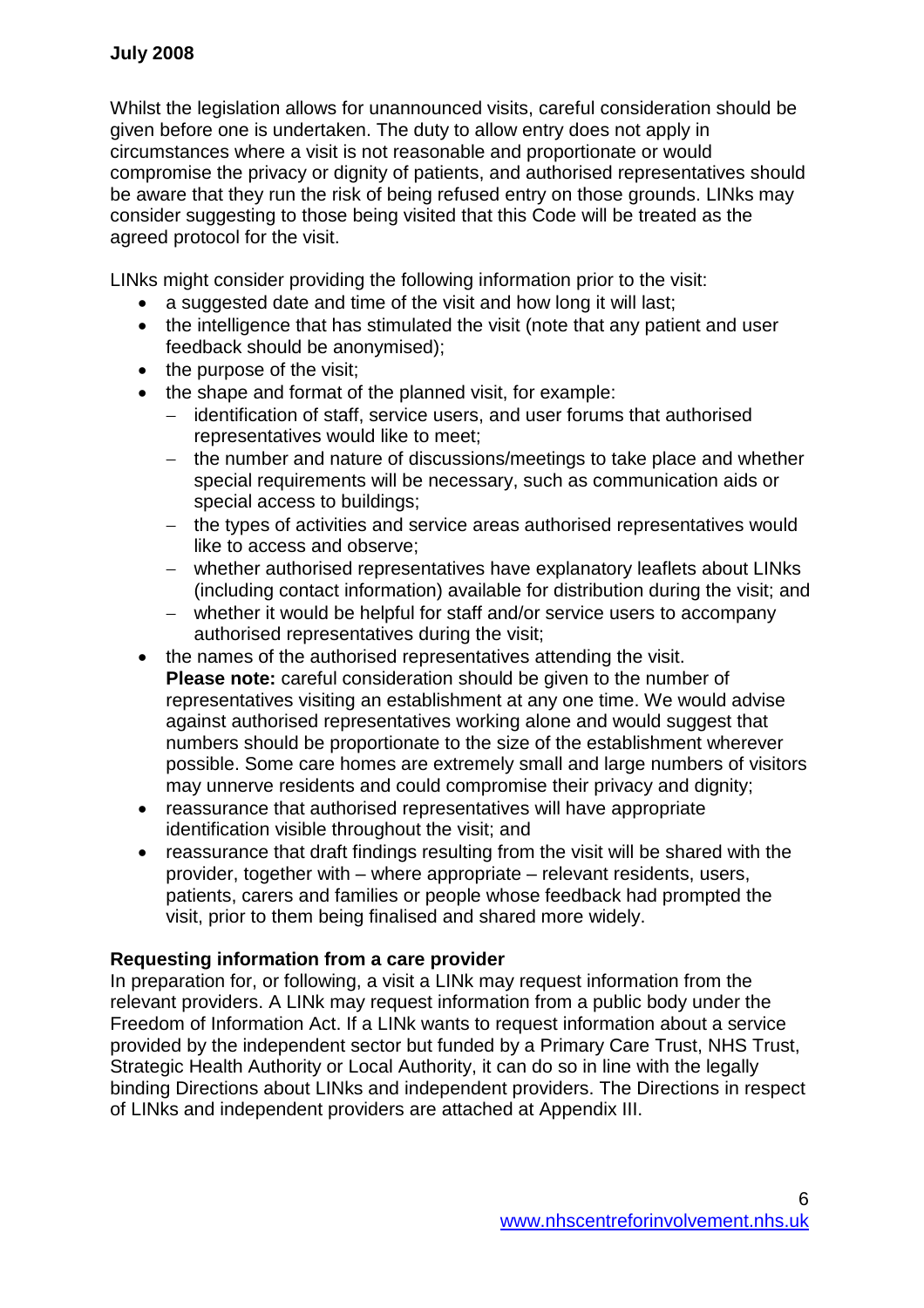### **Responding to the LINk**

We would encourage those being visited to respond to LINks in a spirit of cooperation, while recognising it will not always be possible to meet all the requests. In those cases, the providers might consider, for example:

- offering alternative times and dates if a request for a visit falls on a day which is not suitable;
- give sufficient notice if an agreed date becomes unavailable owing to, for example, staff being unavailable;
- give reasons why a visit request is to be turned down; and/or
- provide an explanation if a visit has to be terminated early.

### **Preparatory work for LINks**

With the support of the Host, authorised representatives should prepare for all visits made to a health or social care setting. The types of activities that LINKs might consider undertaking in advance of a visit include:

- thinking through the aim and desired outcomes of the visit;
- establishing whether any other visits are being planned around the same time of the LINk's visit by, for example, the care regulators (eg the Healthcare Commission or the Commission for Social Care Inspection) or Foundation Trust governors. Could the visits be coordinated?;
- agreeing how the objectives of the visit will be achieved, for example:
	- $-$  by talking to staff, service users, patients with their agreement including meeting the user forum (where one exists) to hear their views;
	- by observing the general interaction between staff, users and patients; and/or
	- by noting environmental aspects of the care setting;
- preparing a pre-visit checklist. The checklist could refer to information about a service which is already in the public domain to build a profile of any issues or concerns which have already been noted such as:
	- comments received by the LINk from people with direct knowledge of the service (for example, users or their families, user groups or forums);
	- regulators' monitoring and recommendations;
	- Overview and Scrutiny Committee reviews and recommendations;
	- complaints information:
	- Patient and Public Involvement and/or Patient Advice and Liaison Service intelligence held by the relevant premises being visited; and
	- research into recommended practice/national minimum standards/core standards for the particular service area, numbers of staff, beds, activities, therapies, etc.
- identifying any special support needs necessary to facilitate the visit for example, the use of interpreters, signers, advocates or private rooms;
- identifying whether a specific mix of authorised representatives is appropriate to the setting to be visited (in terms of gender and diversity);
- agreeing and allocating topics of enquiry to visiting representatives in advance;
- deciding whether a particular service or specific aspect of a service should be the focus of the visit and whether the visit needs to be made at a specific time to coincide with certain activities;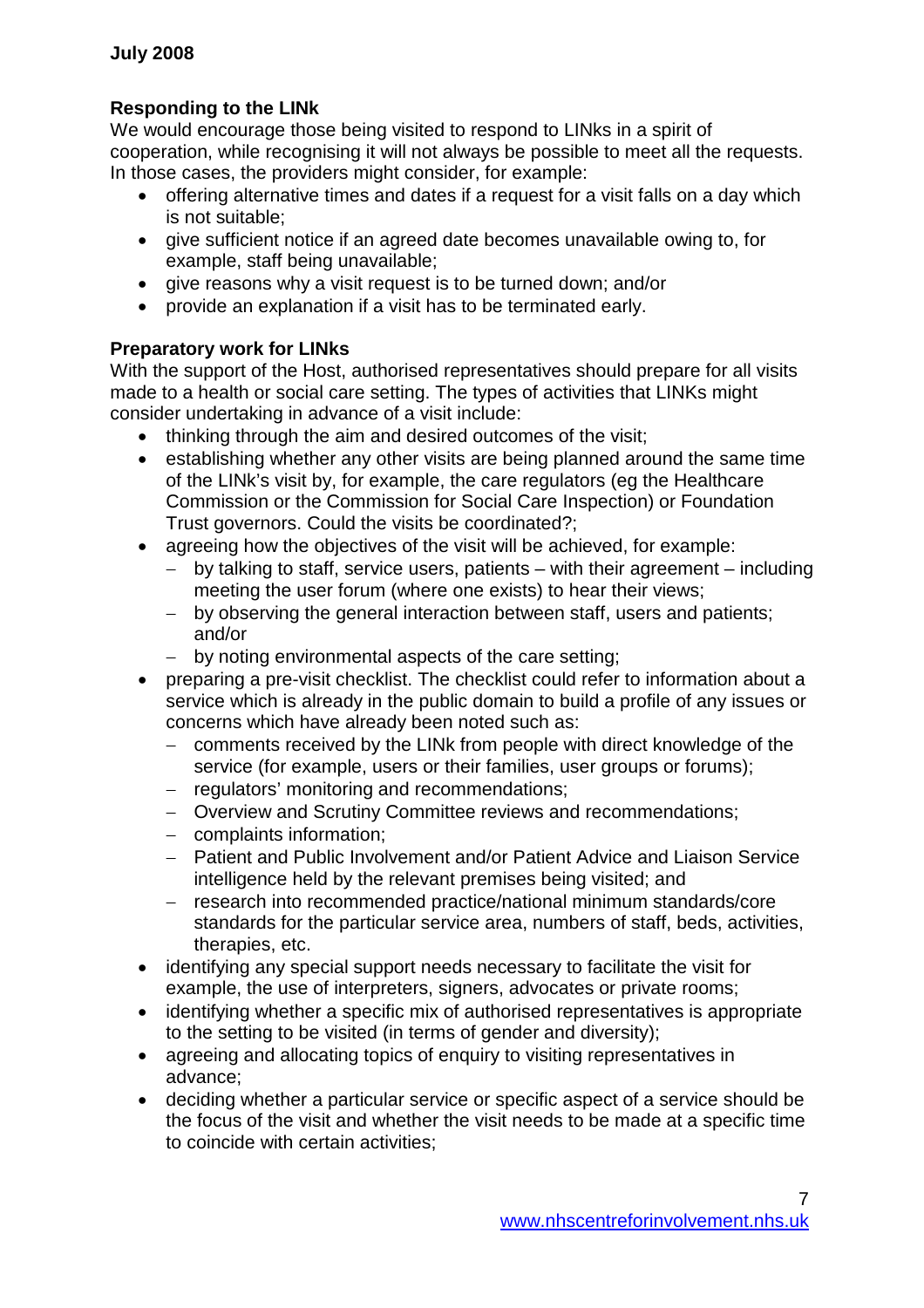- researching specific types of care provision to sufficiently understand methods deployed in different care environments and with different patient and user groups, for example, people with dementia, people with challenging behaviour, people who are close to death, etc;
- agreeing an approach for dealing with matters of concern or complaints raised by individuals on a visit and whether these should be referred to other agencies;
- researching the formal complaints process relevant to that care service, so that authorised representatives can inform service users of it if appropriate; and
- agreeing an approach for collating and writing up notes and producing draft findings from the visit including whether additional concerns or complaints raised during the visit should be included with the overall outcomes and recommendations.

#### **Working with the regulators**

Close working between LINks and the regulators strengthens LINks' ability to make a difference and improve local health and social care services. We would advise LINks to get in touch with the relevant regulator locally whilst planning a visit; prior co-ordination of visits could prevent duplication of work and reduce the burden to the provider of services and disruption to patients, carers and staff.

Regulators inspect organisations in order to assess their performance in relation to regulations, national minimum standards and core standards. The aim of an inspection is to identify evidence of compliance with these standards. As part of this process, regulators may also take account of people's experiences of using services. Currently, the Commission for Social Care Inspection involves 'Experts by Experience' as part of the inspection team in certain social care inspections and the Healthcare Commission collects 'third party' commentaries from service user groups.

The Healthcare Commission has produced a helpful guide for LINks and Host organisations called *The LINks Guide*, which provides useful information and guidance on how LINks can work effectively with the Commission. You can download the guide at www.healthcarecommission.org.uk

Both regulators are entering a period of transition and, in 2009, a single, integrated regulator for health, mental health and social care services will be created. Once the new body has been established, the processes of assessment will be changing and this Code will be updated to reflect any new ways of working.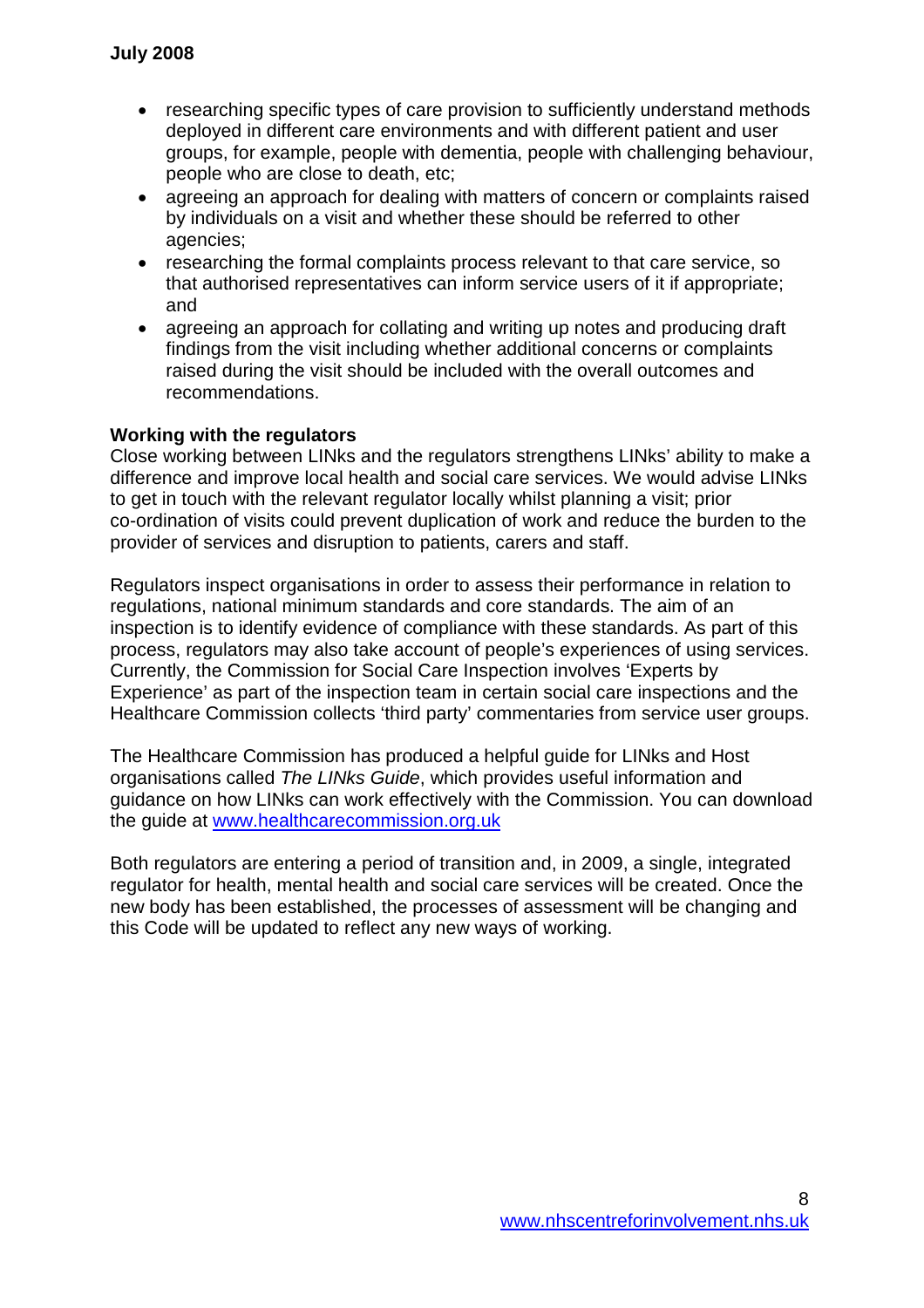# **Part Three**

# **Conduct and Behaviour during the visit**

This section provides advice for authorised representatives at the time of their visit, **focusing on personal conduct and behaviour**.

# **The legal framework**

As set out in Part Two of the Code, it is vital that LINks' visits are appropriately carried out and undertaken only by authorised representatives. In addition to the legal requirements for authorised representatives set out in the Local Government and Public Involvement in Health Act and Regulation 3 of the Local Involvement Networks Regulations 2008, it is expected that LINks' authorised representatives will possess certain qualities which help to ensure proficiency in conducting visits. For example, people should demonstrate that they have the ability to listen, that they are sensitive to people's feelings, and are observant, patient and respectful.

### **Nolan Principles**

When thinking about their conduct whilst on visits, LINks' authorised representatives may find it useful to read and apply the Seven Principles of Public Life, commonly known as the Nolan Principles. These are reproduced at Appendix IV.

### **Conduct, behaviour and responsibilities of authorised representatives**

As set out in Part Two it is vital that authorised representatives conduct themselves in an appropriate way throughout the visit. In certain circumstances providers do not have to allow entry to premises and the conduct and behaviour of the authorised representative(s) are key elements of the exemptions to the duty.

It is very important, therefore, that authorised representatives have regard to the Code of Conduct and behave in a responsible, reasonable and proportionate manner as befits their role. They should bear in mind at all times that the needs of service users, residents and patients are paramount and are not to be compromised by the visit. They should also be sure to treat staff with respect at all times.

### **Conduct or behaviour which could lead to entry being refused or a visit being terminated**

To recap, the duty to allow entry **does not apply** when:

- the authorised representative acts in such a way as to compromise the effective provision of services or the privacy or dignity of any person (e.g. being present when someone is being washed or dressed, getting in the way of a consultation, holding up the serving of a meal, or the administration of medication);
- the provider judges that the authorised representative is not acting in a way which is reasonable or proportionate (eg making repeated visits, regularly undertaking unannounced visits, presenting a large number of representatives at a small facility); and/or
- the authorised representative does not provide evidence that he or she is authorised to enter and view services (as specified in the legislation).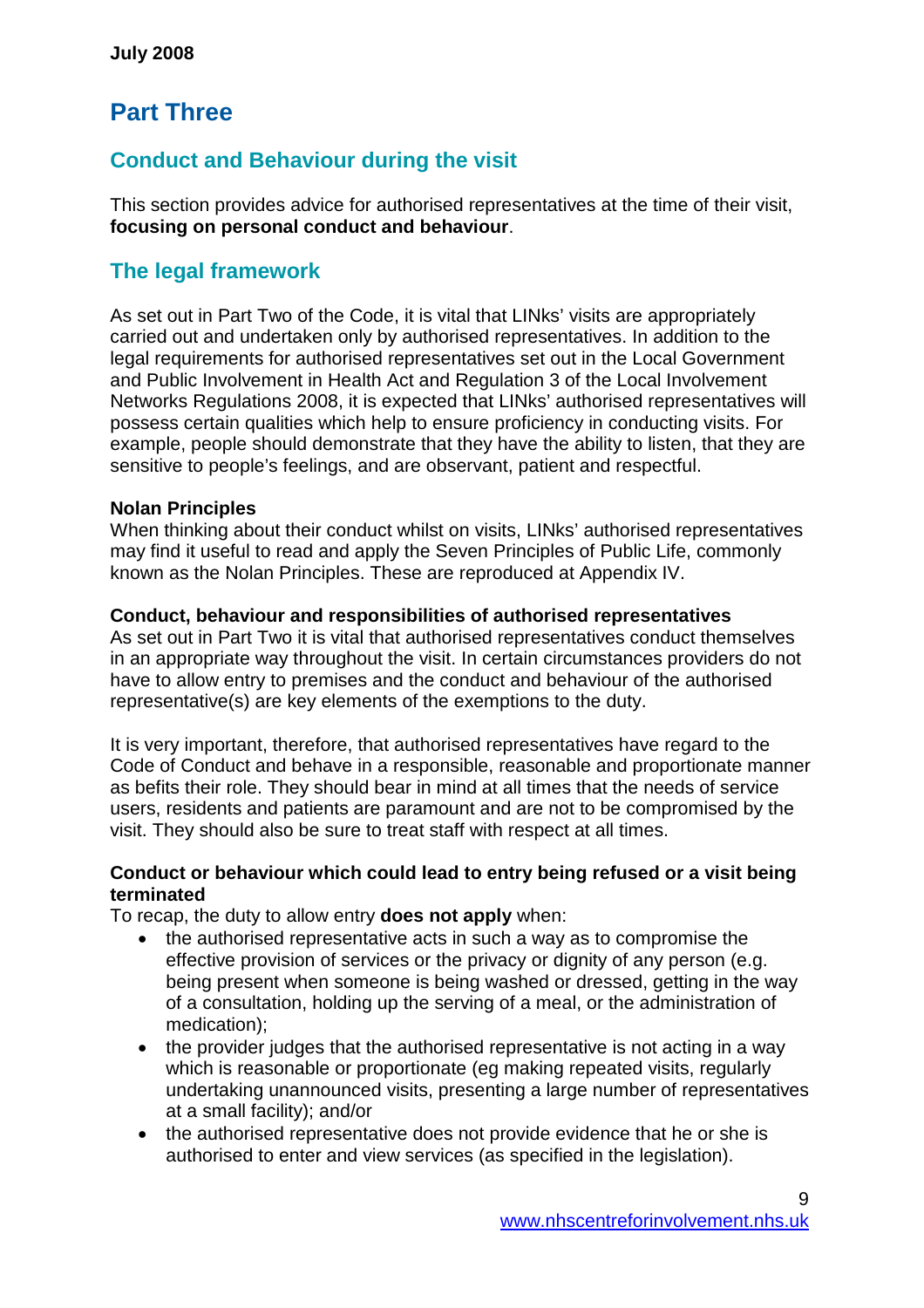The visit must also be for the purpose of carrying out legitimate LINks' activities (ie to observe service delivery or to talk to patients and users of the facility).

The full list of exemptions is set out in Part Two of this Code.

### **Examples of good practice**

Given the importance of personal conduct during a visit, we would advise authorised representatives to:

- treat staff, service users, residents, patients, their carers and families fairly, courteously, and with sensitivity and respect;
- ensure that the dignity and privacy of service users, residents patients, carers, families and staff are maintained at all times;
- be as unobtrusive as possible, and inform staff on duty about what they are doing at each stage of the visit;
- value people as individuals, respecting the different and diverse people they meet;
- exhibit no discriminatory behaviour;
- have respect for individual confidentiality, not disclosing confidential or sensitive information unless there is a genuine and urgent concern about the safety and wellbeing of a user, resident or patient, or if the individual concerned consents to the sharing of the information;
- cooperate with requests from staff, users, residents, patients carers and their families if necessary, and comply with all operational or health and safety requirements;
- avoid interrupting the effective delivery of health or social are provision; authorised representatives should refrain from making unreasonable demands on staff, users and patients or disrupting services outside the agreed visiting schedule;
- recognise that user, resident or patient needs should always take priority; and
- be quided by staff where operational constraints may deem visiting activities inappropriate or mean that staff are unable to meet the requests of the authorised representative.

## **What authorised representatives might expect**

### **Providers and staff**

There is much that can be done in advance to help make sure the visit is undertaken in a spirit of cooperation. The detailed advice on this is set out in Part Two of this Code.

In line with this, we would encourage those being visited to:

- allow and enable access to the premises as requested;
- work cooperatively and in partnership with authorised representatives in responding to their visiting requests, wherever possible; and
- accompany authorised representatives on the visit if required and appropriate.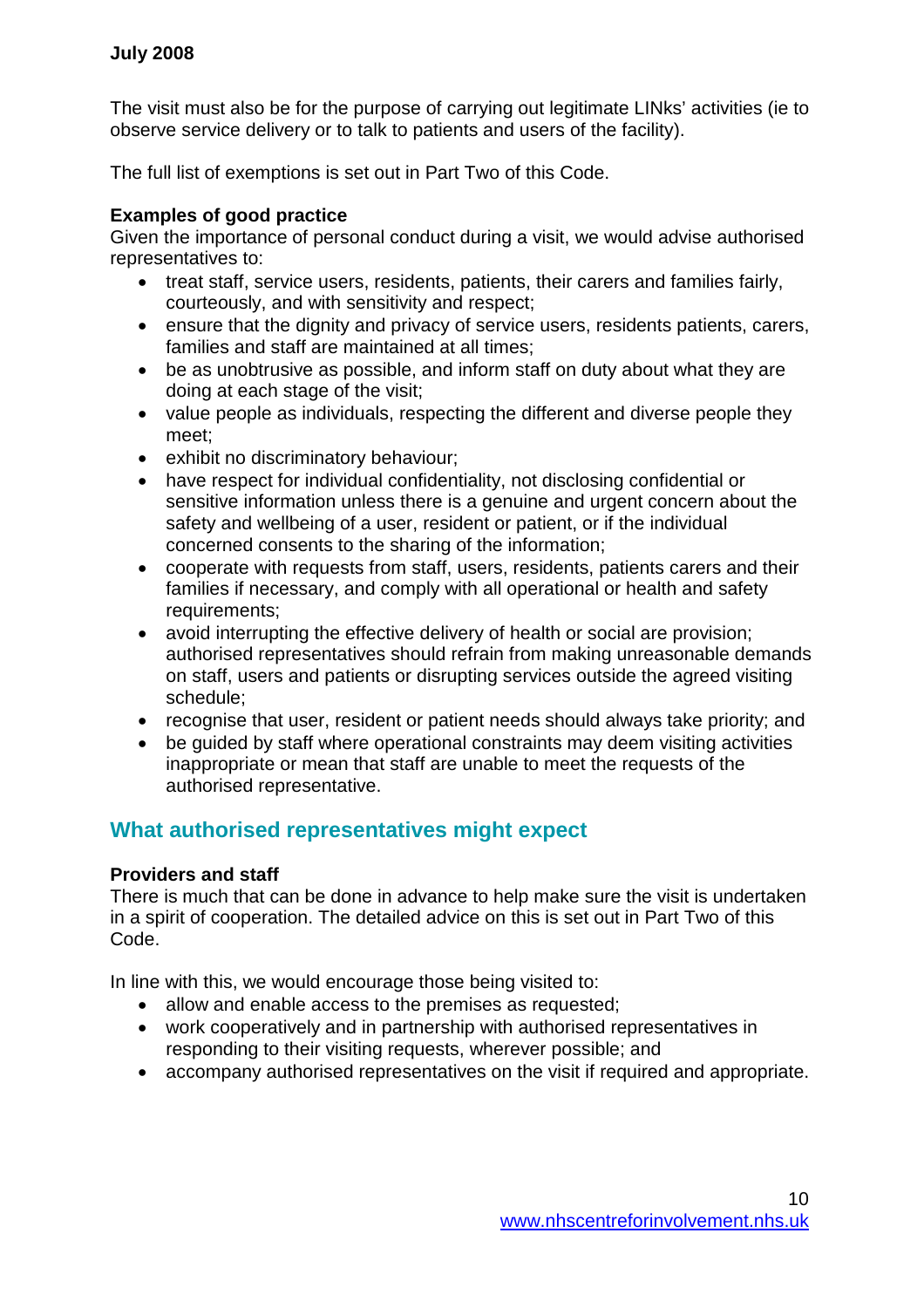### **Users, patients, carers, families**

There is no formal requirement for users, residents, patients, carers and families to engage with authorised representatives during visits, but we would encourage them to participate and share their views if they wish. They are also free to provide the LINk with feedback if they are unhappy with any aspect of the visit, including the conduct of the authorised representative.

We also think it is very important that comments and compliments are shared; the purpose of a visit is to gather views and experiences and to observe the quality of services, not simply to identify faults and problems.

### **If an authorised representative is judged to be behaving inappropriately**

The nature of the action which might be considered in these circumstances will very much depend on the nature of the conduct or behaviour of the authorised representative. However, in addition to refusing entry, or terminating the visit if it has already begun, we would recommend that, at the very least, the Host and authorised representative is informed of the problem and provided with evidence of the alleged misbehaviour or misconduct.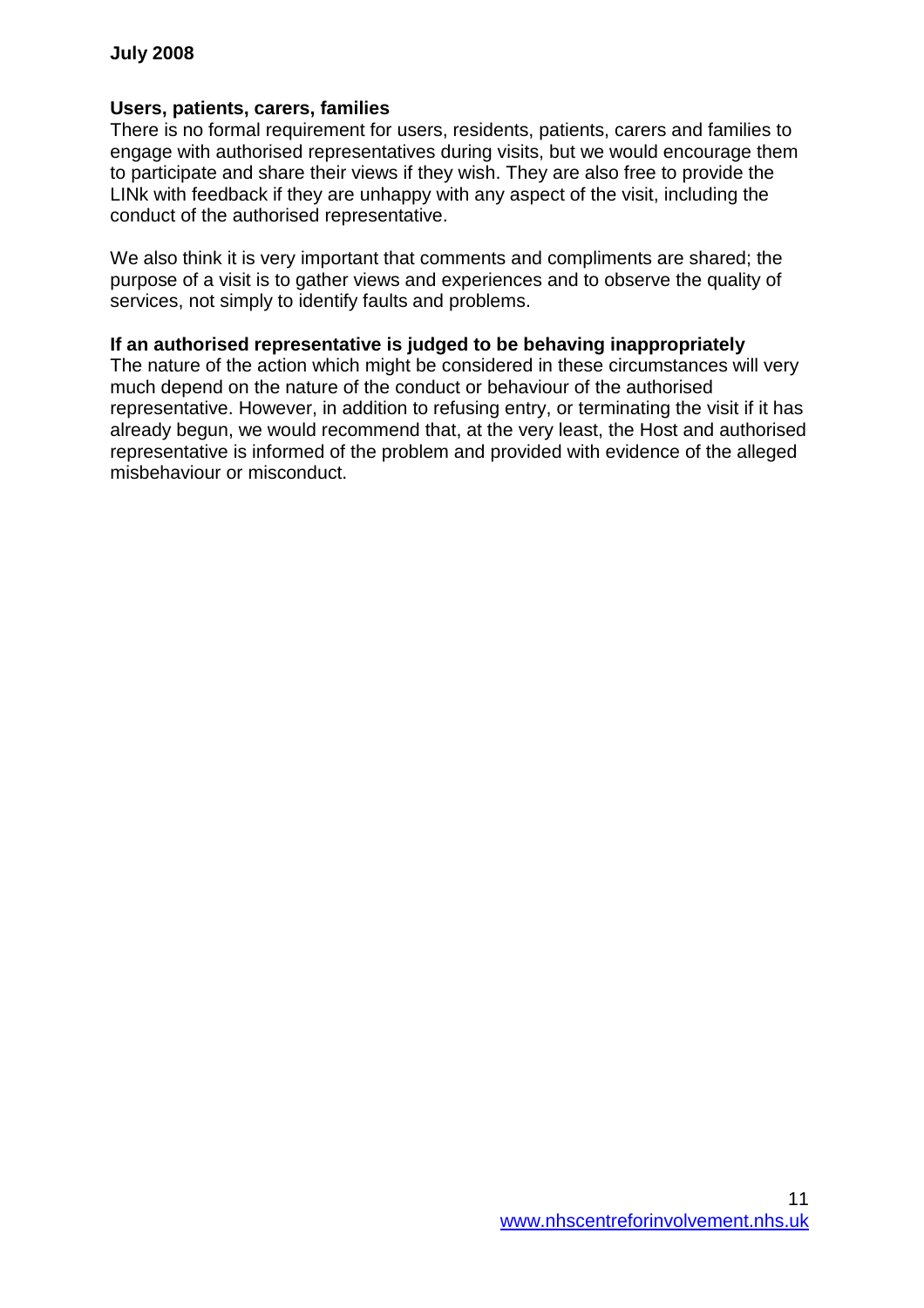# **Part Four**

# **After the visit**

This section of the Code deals with what authorised representatives and LINks should consider once the visit has been completed, what to do with the information and with which other organisations the information might usefully be shared.

# **Documenting findings**

Authorised representatives should document their findings in writing following the visit. It will be helpful to refer to the pre-visit paperwork and to structure the written report in a way that clearly reflects the reasons for the visit being undertaken and how any information / evidence meets the visit objectives.

Authorised representatives should also make clear the source of their information / evidence and the weight assigned to it taking care, of course, always to respect confidentiality. Such sources could include:

- authorised representatives' observations;
- discussions with staff:
- discussions with users;
- comments from carers and/or relatives;
- structured interviews; and/or
- documentation provided by staff/the proprietor.

In addition, we consider it good practice for a LINk, following a visit, to inform the staff that they visited of their findings, setting out detailed and constructive observations and comments. Sometimes, if the LINk thinks it appropriate and feasible, it may wish to send the findings to service-users who were involved in the visit.

Findings should offer a balanced assessment of the service and, where appropriate, make recommendations for improvement. As with their own documentation of the visit, the findings should be drawn from a range of sources and those sources should be made clear.

In all cases, a copy of the draft findings and any recommendations should be sent to the provider who was subject to the visit giving them the opportunity to check for factual accuracy and to allow for any recommendations to be considered. Ideally a LINk will allow providers two weeks to respond or another agreed and reasonable period of time. Where the provider raises issues or concerns about the content of the draft, the LINk and relevant authorised representative(s) should consider carefully what has been said, and decide whether the draft should be amended. It is also good practice for the LINk to share the final version with the provider.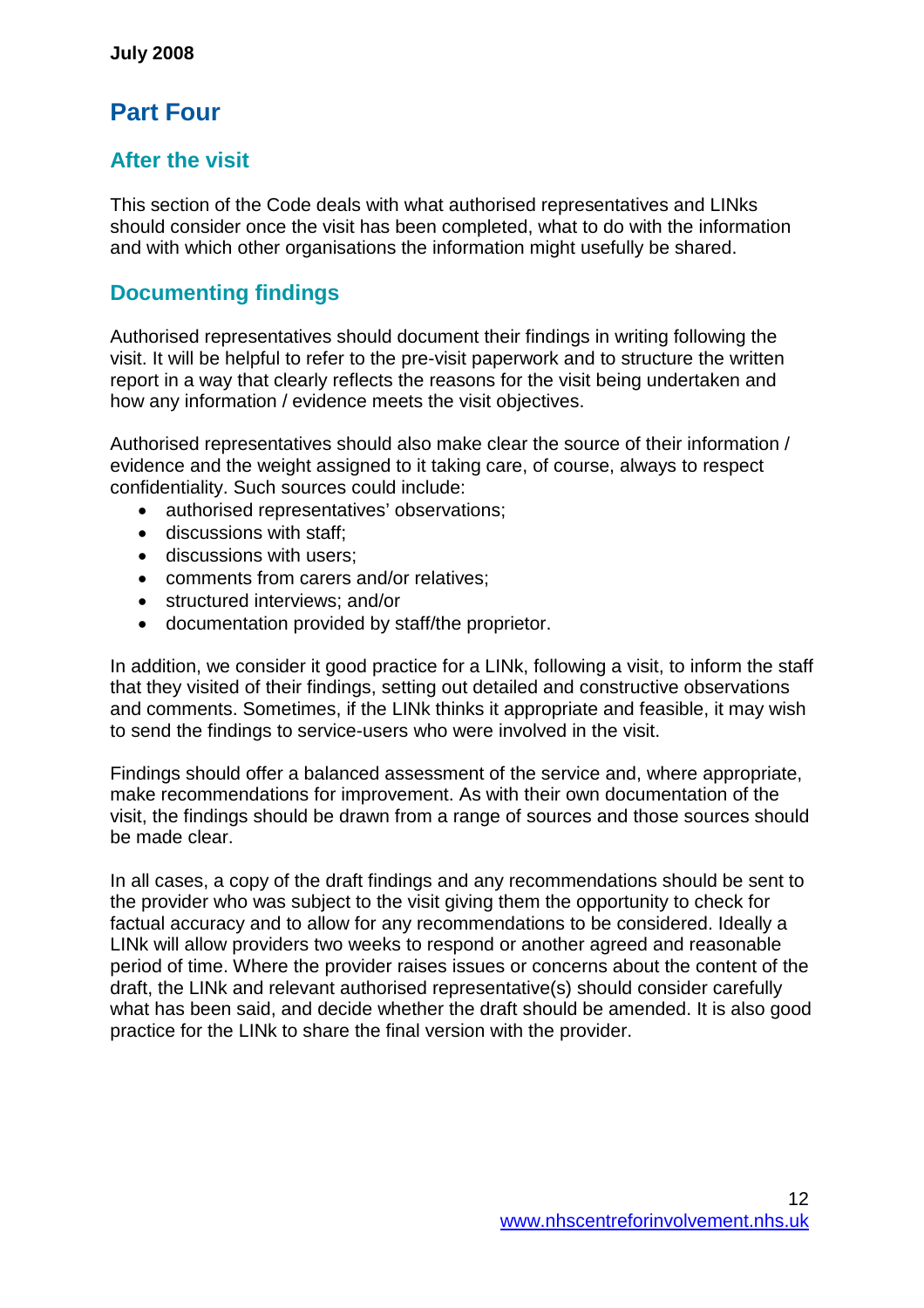### **Using the findings**

The LINk will be able to use this information to inform the overall picture of services being provided for the local community, what is being done really well, examples of good practice, and whether and how the needs and preferences of the community are being met. It will also help in documenting recommendations for improvement where things are not so good, or there are gaps in provision.

#### **Sharing findings with other organisations**

A key LINks activity is to make reports and recommendations and, following a visit, a LINk may wish to consider when and how it makes any information available to other organisations.

### **Commissioners of Services**

Those who commission services are a principal audience for the information LINks gather. We would expect LINks and commissioners to build good working relationships and agree how best to work together to make sure the intelligence gathered by the LINk is fed back in the most effective and appropriate ways so that the needs and preferences of the local community can be effectively relayed to commissioners of services.

### **Overview and Scrutiny Committees**

LINks will wish to consider whether they should send their findings to the relevant Overview and Scrutiny Committee (OSC). It is not anticipated that this will be a routine occurrence, but in certain circumstances it could be appropriate. In making the decision LINks might wish to consider:

- an OSC's planned programme of scrutiny;
- whether particular services have significantly deteriorated or improved;
- whether particular services have regularly failed to respond to recommendations for changes or improvements; and
- whether service users and others have reported specific areas of concern that it would be appropriate for an OSC to follow up.

#### **Regulators**

We anticipate that LINks will want to establish close working relationships with the care regulators.<sup>1</sup>

A guide providing guidance for LINks on working with the Healthcare Commission has been published – see Part Two of this Code. This explains how LINks can contribute to the annual health check and to specific service reviews.

<sup>&</sup>lt;sup>1</sup> The Commission for Social Care Inspection (CSCI), the Association of Directors of Adult Social Services and the Association of Chief Police Officers have signed a protocol on safeguarding adults, a key statement in this is:

CSCI acknowledges that, whilst safeguarding is of concern to whole communities, within regulated services the providers of care services and Local Authority and NHS commissioners and contractors have a key role in Safeguarding Adults. CSCI and the Healthcare Commission will monitor how these roles are fulfilled through our regulatory and performance assessment functions. c) CSCI recognises that local councils hold the lead responsibility for establishing and co-ordinating the local interagency framework for safeguarding adults in accordance with the government guidance "No Secrets". In addition the Director of Adult Social Services is expected to ensure "a clear organisational focus on safeguarding adults in vulnerable situations" (Best Practice Guidance on the Role of the Director of Adult Social Services)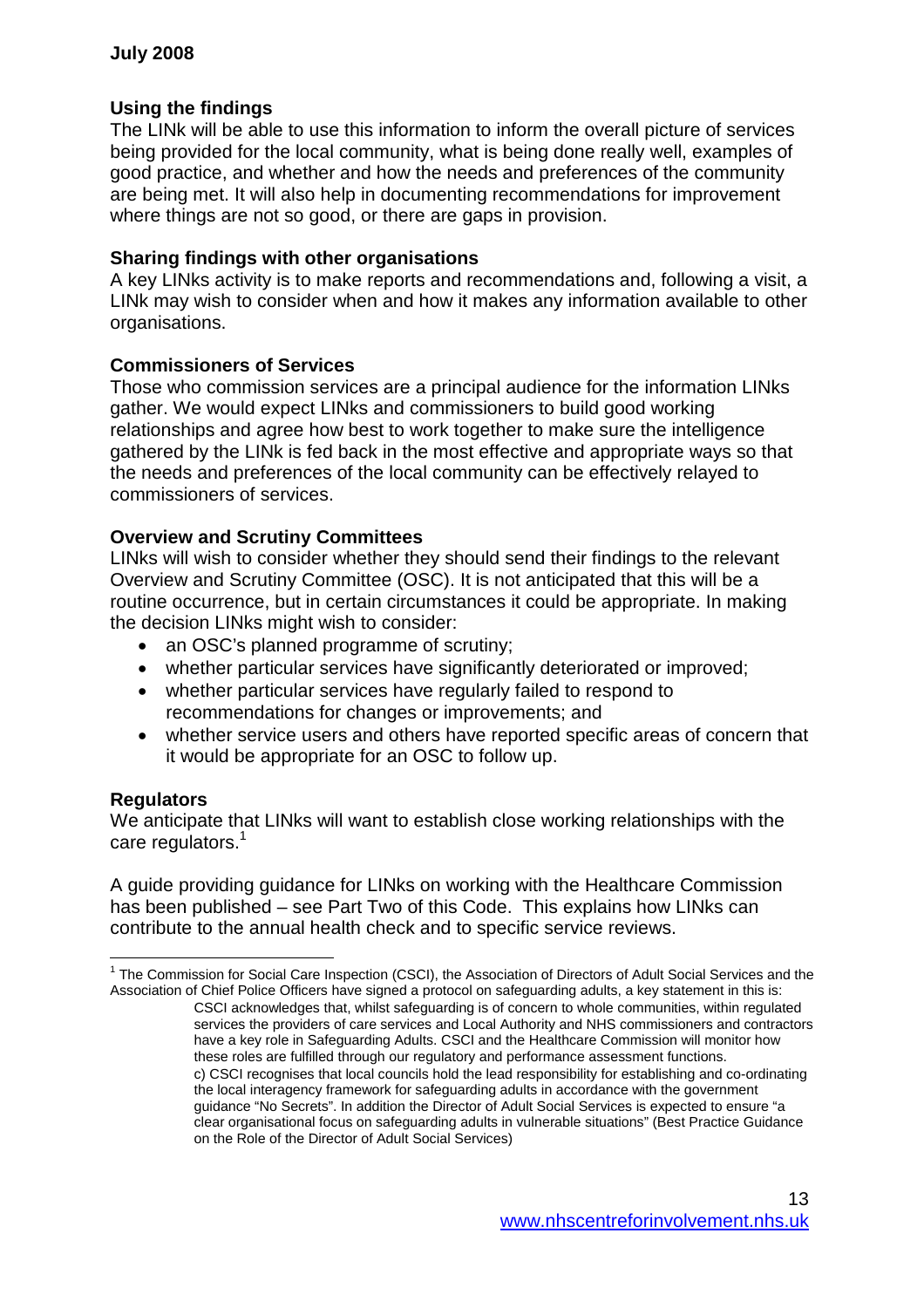A LINk may, however, wish to consider sending findings from a specific visit to a regulator in circumstances where serious concerns are raised about patient safety, or the quality of care, **and** it would be appropriate for the regulator to decide if further action should be taken outside of the routine assessment of services. Alternatively, a LINk may want to draw to the regulators' attention an example of excellent service in its local area.

#### **Other statutory bodies**

Similarly, LINks may wish to consider whether any of their findings would merit closer inspection by another statutory body such as the Health and Safety Executive or the Food Standards Agency.

In rare, extremely serious, cases, where criminal activity or abuse is suspected, LINks should also consider contacting the police or referring the matter to the Local Authority safeguarding officer (please visit this link for further guidance – www.csci.org.uk/professional/care\_providers/all\_services/guidance/safeguarding\_ad ults and the pr/safeguarding adults.aspx).

In all cases, in coming to a decision about whether to refer matters to other organisations, LINks should consider whether it is reasonable and proportionate to do so based on the evidence, and take care to maintain confidentiality.